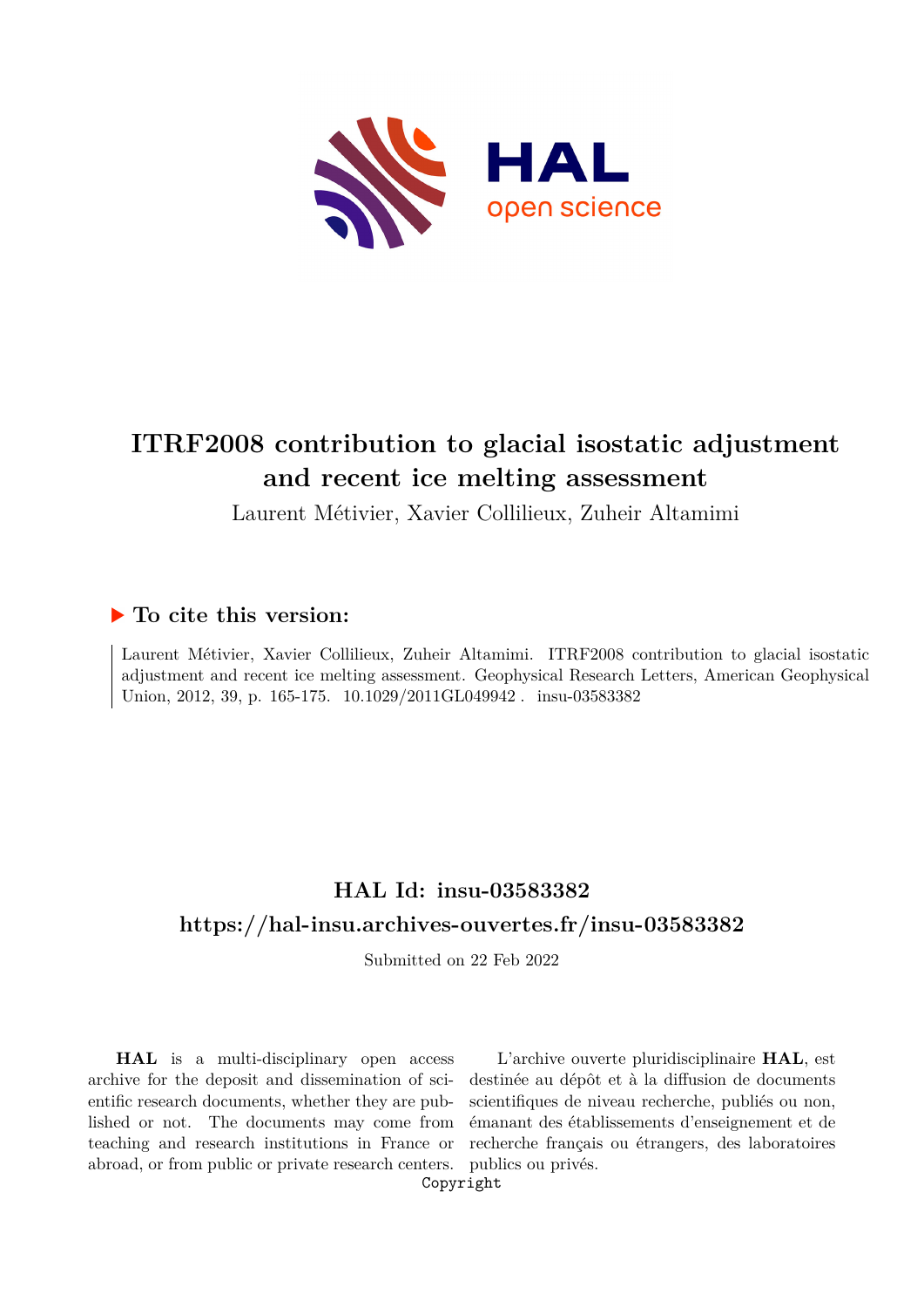### ITRF2008 contribution to glacial isostatic adjustment and recent ice melting assessment

Laurent Métivier,<sup>1,2</sup> Xavier Collilieux,<sup>1</sup> and Zuheir Altamimi<sup>1</sup>

Received 10 October 2011; revised 30 November 2011; accepted 30 November 2011; published 14 January 2012.

[1] We investigate what information station vertical velocities of the ITRF2008 provide on global geodetic parameters and by extension on glacial isostatic adjustment (GIA) and recent ice melting (RIM) processes. We infer degree-2 spherical harmonic coefficients (SHC) of the Earth figure change and the  $J_2$  gravity rate  $(J_2)$ , which we compare with five GIA models. We find  $J_2$  to be (0.0  $\pm$  $(2.4) \times 10^{-11}$  yr<sup>-1</sup>, which is consistent with recent studies that propose a  $J_2$  change in the 1990s, due to RIM whose contribution to the  $\dot{J}_2$  would be today around (3.5–4.0  $\pm$  $2.4) \times 10^{-11}$  yr<sup>-1</sup>. Such results favor Peltier (2004) VM2 or Paulson et al. (2007) GIA models. The ITRF2008 SHC that are directly impacted by the GIA rotational feedback, confirm with a good precision recent results from GRACE mission that initiated a debate on GIA rotational feedback and about Peltier GIA model quality. We find a coefficient consistent with Paulson's (and other) model and more than 7 times smaller than coefficients in Peltier's models. Two explanations are possible: (1) if the model of Peltier (2004) VM2 were to be correct, then the strong rotational feedback in the model must be counteracted by a strong rotational feedback in the opposite direction generated by current ice loss, (2) if the model of Paulson et al. (2007) were to be correct, therefore GIA and RIM separately induce negligible rotational feedbacks. Both answers are quite extreme and call for more investigation on GIA modeling and rotational feedback. Citation: Métivier, L., X. Collilieux, and Z. Altamimi (2012), ITRF2008 contribution to glacial isostatic adjustment and recent ice melting assessment, Geophys. Res. Lett., 39, L01309, doi:10.1029/2011GL049942.

#### 1. Introduction

[2] The glacial isostatic adjustment (GIA) is due to the unloading of ice on the Earth surface following the last deglaciation period, a few thousand years ago. The ice mass redistributions induce an adjustment of the planet. Following this adjustment, there are viscoelastic deformations of the solid Earth [e.g., *Peltier*, 1974; *Mitrovica et al.*, 1994], sea level rise [e.g., Peltier, 1998], gravity variations, geocenter motions [Greff-Lefftz, 2000; Argus, 2007; Greff-Lefftz et al., 2010; Métivier et al., 2010, 2011], and also disruption of the Earth's rotation ("true polar wander") [e.g., Mitrovica et al., 2005; Peltier and Luthcke, 2009]. ICE5G-VM2 model from Peltier [2004] is generally considered as the reference in

terms of GIA processes. But a recent study from Chambers et al. [2010] suggests that Peltier GIA model is not consistent with sea level rise and gravity observations inferred from the GRACE gravity space mission [Tapley et al., 2004], unlike Paulson GIA model [Paulson et al., 2007]. Peltier and Paulson models have been constructed assuming the same ice history and the same Earth internal structure, however they present a significant difference due to the way of treating the GIA-induced "rotational feedback" of the Earth. The GIA induces a component of the secular motion of the Earth's rotational axis, which in return creates an additional modification of the figure of the Earth due to the new inclination of the planet's elliptic bulge. This latter phenomenon is called the GIA rotational feedback [e.g., Mitrovica et al., 2005; Peltier and Luthcke, 2009]. Peltier and Luthcke [2009] proposed that the recent ice melting (RIM) induced by recent climate change also generates a rotational feedback [see also Mitrovica et al., 2009], which could explain differences between observations and GIA models.

[3] GIA and RIM also affect the long term evolution of the  $J<sub>2</sub>$  gravitational coefficient, which is linked to variations of oblateness of the Earth and the length of the day. It was been recognized that the  $J_2$  trend  $(J_2)$  has been globally negative for more than 30 years of Satellite Laser Ranging (SLR) observations, which is largely due to GIA [e.g., Cheng et al., 2011]. Using SLR and GRACE data, a few recent studies propose a change in  $J_2$  sometime in the 1990s, probably due to recent global ice melting [Roy and Peltier, 2011; Nerem and Wahr, 2011]. All these observations  $(J_2,$  rotational feedback) have been made using gravity measurements based on SLR or GRACE mission. Here we study rather independent data: global GNSS (Global Navigation Satellite System) velocities from the ITRF2008 global network [Altamimi et al., 2011]. Surface velocity precise determination, the Earth's rotation, the mean sea level rise, satellite orbits, etc, fundamentally depend on the availability of a precise and stable reference frame. ITRF2008 is the up-todate realization of the International Terrestrial Reference System (ITRS) that has been formally adopted and recommended for Earth science applications by the international community (IUGG2007 resolution number 2). In practice a reference frame is materialized by a compendium of station positions and velocities on a global network (see Altamimi et al. [2011] for more details). The ITRF2008 frame was constructed from a combination of global measurements based on reprocessed solutions of the four techniques of space geodesy. From the ITRF2008 GNSS vertical velocity subset, we inferred the degree-2 spherical harmonic coefficients (SHC) of the figure change of the Earth, that are directly linked to the Earth's oblateness,  $J_2$  gravity rate, and rotation disruption. Note that studies have been done to

<sup>&</sup>lt;sup>1</sup>Institut Géographique National, GRGS/LAREG, Marne-la-Vallée, France.

<sup>&</sup>lt;sup>2</sup>Institut de Physique du Globe de Paris, Université Paris-Diderot, UMR 7154, Paris, France.

Copyright 2012 by the American Geophysical Union. 0094-8276/12/2011GL049942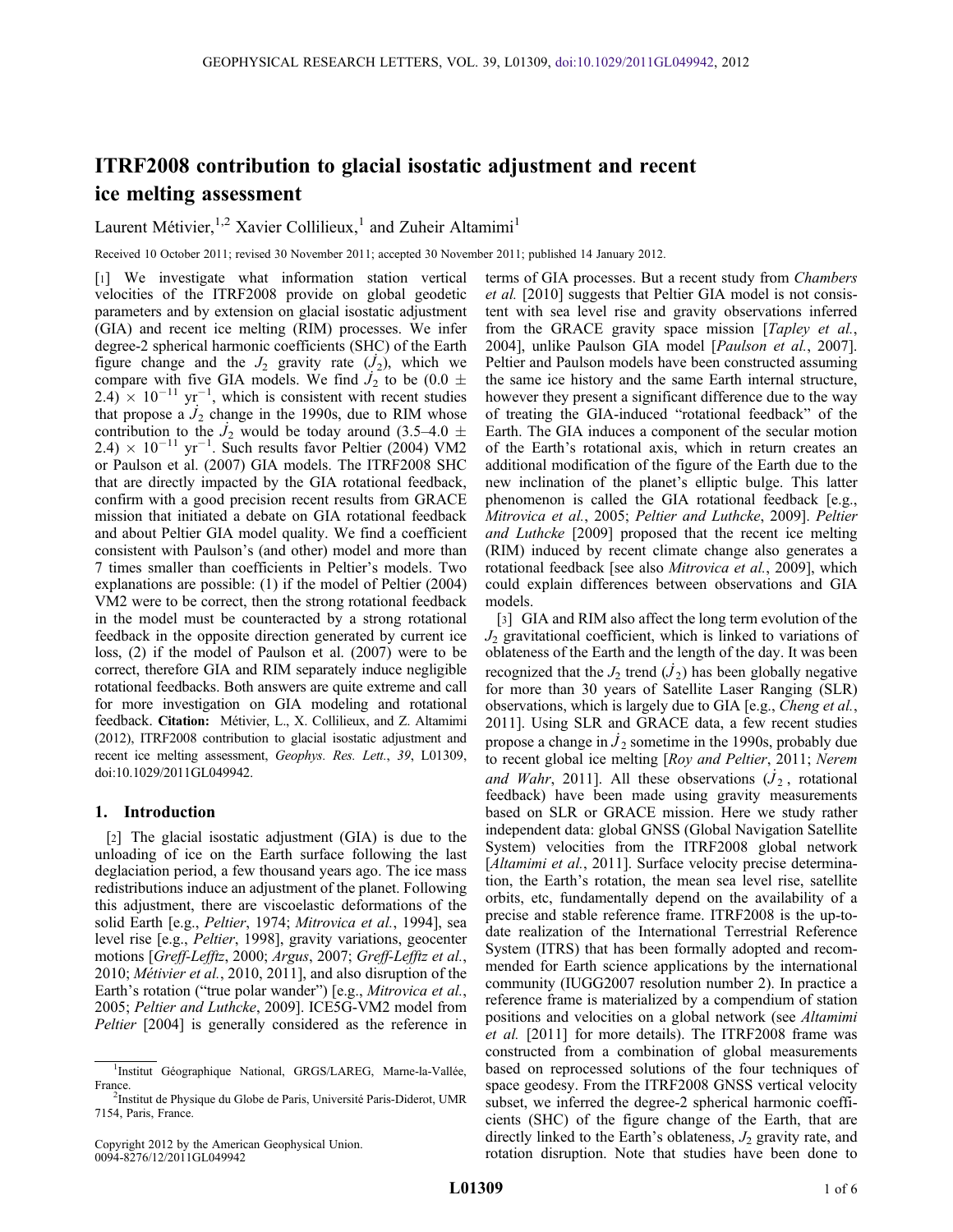

Figure 1. Ground vertical velocities: (a) from a core network of the ITRF2008-GNSS solution [*Altamimi et al.*, 2011], (b) from Paulson et al. [2007] GIA model, (c) from Peltier [2004] ICE5G-VM2 GIA model), (d) from Schotman and Vermeersen [2005] GIA model), (e) from Peltier [2004] ICE5G-VM4 GIA model), and (f) from Spada and Stocchi [2005] GIA model.

constrain GIA models using space geodetic data [e.g., Argus and Peltier, 2010; Wu et al., 2010; King et al., 2010, and references therein]. Some studies investigated denser geodetic networks than our network, particularly in GIA regions. On another hand, we use here the ITRF2008 solution, which has been shown to be far more accurate than previous ITRF solutions [Altamimi et al., 2011].

[4] In the first part of the paper, the data used are detailed. In the second part, we describe our method: tests have been made with synthetic data in order to validate the method and to estimate realistic errors. In the last part, we present, analyze and discuss our results.

#### 2. ITRF2008 Network and Observations

[5] Here we focus on the GNSS network of the ITRF2008 solution because of the present day high precision of the GNSS technique that benefited from a global reprocessing campaign and because the GNSS network is particularly dense [Altamimi et al., 2011; Collilieux et al., 2011]. The global ITRF2008-GNSS network contains 492 stations. In order to ensure the quality of the measurements, we only kept a core network of the most accurate station velocities that have been estimated with a higher precision than 0.35 mm/yr. However, we excluded a few stations that are well known to have non-unique velocity estimations in the ITRF solution due to large post-seismic disruptions. Finally, we excluded two stations that present very large subsidence due to local anthropogenic reasons (BOGT and INEG stations [Blanco et al., 2010; Esquivel et al., 2006]). Our selected network contains about 80% of the initial GNSS network. Figure 1a presents our GNSS station selection (on top) and their ITRF2008 vertical velocities. Stations that present the largest velocities are located in North America and Scandinavia, which enlightens the predominance of GIA signal in the ITRF2008-GNSS solution. It is quite clear when we compare it with predictions made by different GIA models (Figures 1b–1f). Nevertheless, one can see additional non zero vertical velocities on a few regions (Antarctica, Greenland and Iceland) that are larger in the ITRF2008 solution than in GIA models, suggesting the additional impact of RIM on these regions.

#### 3. The Method, Error Estimation and GIA Models

[6] We calculated degree-2 SHC of surface vertical velocities using a general least square inversion by estimating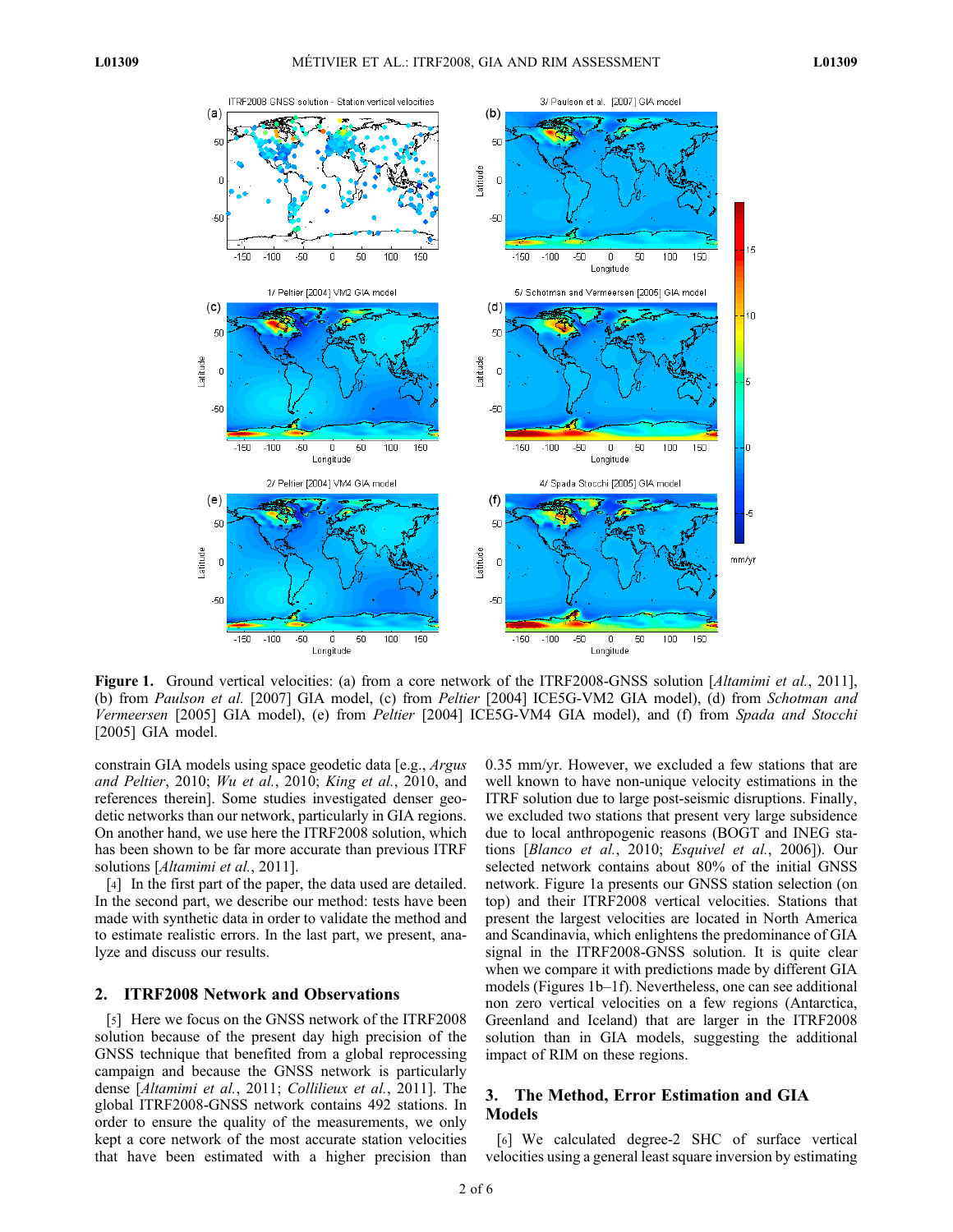

Figure 2. Inversion error in the degree-2 zonal spherical harmonic coefficients of the Earth's figure change (C20) obtained from synthetic tests on different GIA and RIM models. The estimation of C20 coefficient is always positively biased due to a lack of stations in the West Antarctica region.

low degrees altogether up to degree 5. The maximum degree has been chosen in order to minimize aliasing errors. Indeed, solving SHC for degree higher than 5–6 introduces particularly large errors in the estimation of degree-2 SHC, mostly due to the strong non-homogeneity of the station distribution in the network [e.g., Wu et al., 2002] (see auxiliary material for more details).

[7] It is well known that classical error estimations of such an inversion tend to be too optimistic. A reason is that the classical error estimation does not fully take into account the fact that high degrees are neglected and that geodetic networks are not well distributed over the globe. In order to test the method and to evaluate the quality of our inversion we investigated different GIA and RIM synthetic models. It offers the opportunity to statistically estimate realistic errors and to select the adapted parameters for such an inversion. We investigated the ICE5G-VM2 GIA model from Peltier [2004], Paulson GIA model [*Paulson et al.*, 2007] (models noted here after PE2 and PA), and three other GIA models: ICE5G-VM4 model also from Peltier (noted PE4), Spada and Stocchi [2005] model (noted SS), and Schotman and Vermeersen [2005] model (noted SV). The latter models have been constructed using different versions of the ice sheet history (including ICE3G and ICE4G) and/or different viscosity profiles. Note that SS and SV models do not take into account the rotational feedback. We also investigated simple RIM models in Greenland, Antarctica and glaciers around the world. The different models have been constructed following Métivier et al. [2010, 2011]. The ice sheet is considered to be melting uniformly in different regions (Greenland, West Antarctica, Alaska and other glaciers) with different rates that have been inferred from a set of published rate estimations from different authors (see Métivier et al. [2010, Figure 1] for more details). Note that a

lot of these works give very different ice mass balances over the different regions, particularly over the Antarctica region (from  $-270$  to  $-30$  gigatons/yr in Greenland, from  $-300$  to +100 gigatons/yr in Antarctica, etc). Exploring the entire set of possible RIM scenarios led us to construct a few thousand RIM models. We then tested the whole set of RIM models with each GIA model.

[8] We tested our inversion method with different parameters, e.g., with or without taking into account the full variance-covariance information from ITRF2008 stations. We finally chose to introduce no weighting in the inversion. The method is very sensitive to the station network shape and unfortunately variance-covariance weighting happens to slightly enhance the impact of the network heterogeneous distribution. For each degree-2 SHC, a maximum inversion error is estimated from the combination of all synthetic model inversions (based on the maximum differences between the SHC real values and their estimations).

[9] Stations close to the poles have a strong impact on the inversion of the degree 2 zonal SHC (noted C20). Therefore, stations on the Antarctica continent are for this reason critical for the inversion. Unfortunately, most Antarctican ITRF2008 stations are located in the East Antarctica region whereas the GIA signal is mostly over the West Antarctica region. For this reason the inversion of C20 coefficient tends to slightly over estimate the coefficient value and the error for this coefficient is larger than the other SHC. Figure 2 presents the difference between C20 estimations and real C20 for the synthetic models. Two Gaussian distributions can be seen in Figure 2 due to the different GIA models tested (left Gaussian form is due to SV model, the right one is due to the other combined models). For a given GIA model, the Gaussian distribution comes from the addition of all RIM models. We can see clearly that the difference between real and inverted C20 coefficients is always positive, due to Antarctica's lack of stations, for this reason the inverted C20 can be considered as an upper bound of the

<sup>&</sup>lt;sup>1</sup>Auxiliary materials are available in the HTML. doi:10.1029/ 2011GL049942.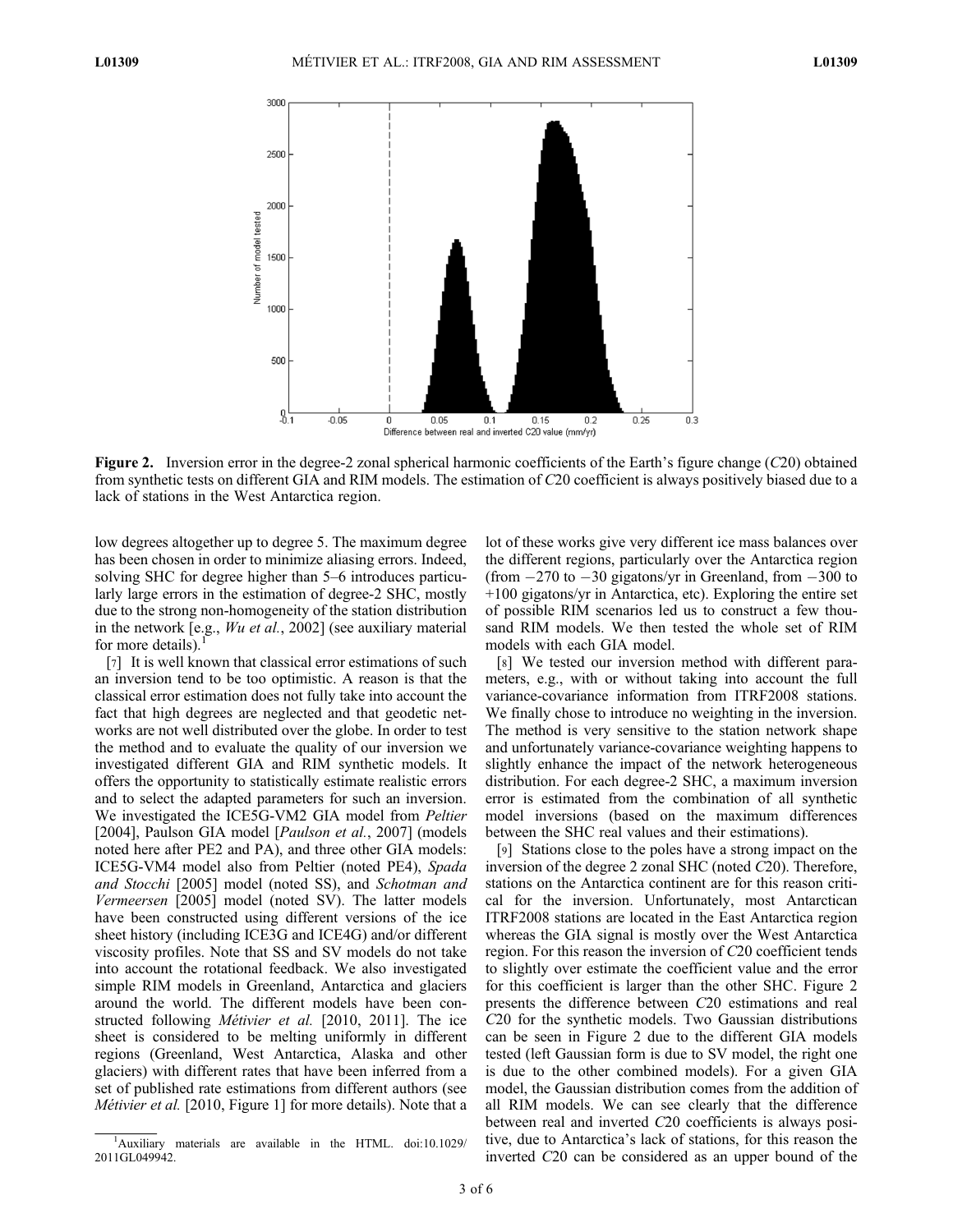

Figure 3. (a and b) Degree-2 spherical harmonic coefficients of ground station vertical velocities calculated from the ITRF2008-GNSS solution and different GIA models.

range of possible values. Note that we excluded the SS model from the error estimation because it gives an anomalously large error on the C20 SHC compared to other models due to particularly unrealistic station velocities on the eastern part of the Antarctica continent (see Figure 1). Indeed, the root mean square (RMS) of velocity differences between the ITRF2008 solution and SS model in Antarctica is two times larger than for the other models (around 4 mm/yr) (see Figure 1).

#### 4. Results and Discussion

[10] The vertical velocity v of a station located at  $(\theta,\varphi)$ , where  $\theta$  is the colatitude and  $\varphi$  the longitude, can be expressed as:

$$
v(\theta, \varphi) = C20\sqrt{5} P_2^0(\cos\theta) + (C21\cos\varphi + S21\sin\varphi)\sqrt{\frac{5}{3}} P_2^1(\cos\theta) + (C22\cos(2\varphi) + S22\sin(2\varphi))\sqrt{\frac{5}{12}} P_2^2(\cos\theta) + \sum_{n \neq 2} \cdots
$$
\n(1)

where the  $P_n^m(\cos\theta)$  are the associated Legendre polynomials of degree *n* and order  $m$  (note that spherical harmonics are normalized to  $4\pi$ ). We denote by C20 the SHC of degree 2 and order 0, C21 and S21 the cosine and sine SHC of degree 2 and order 1, and C22 and S22 the cosine and sine SHC of degree 2 and order 2. The five degree-2 terms of equation (1) characterize the very long wavelength of the Earth's figure change. The last sum represents all the other spherical harmonic terms with degree different than 2.

[11] Figure 3 shows our (C2m, S2m) estimation based on the ITRF2008-GNSS solution. The error bars correspond to the maximum errors observed in synthetic inversions. For C20, we also present a "bias-corrected solution" based on the fact that a lack of stations in West Antarctica positively biases the inversion (see section 3). We know that the C20 coefficient is always overestimated; therefore we may consider that the estimated C20 is the upper boundary of the C20 error bar. The real C20 should therefore be somewhere in the lower part of the initial error bar, which defines our "bias-corrected solution". Figure 3 also presents the theoretical value of degree-2 SHC of the different GIA models. We first see that our SHC globally present the same pattern as GIA model coefficients. As expected, we find coefficients C22 and S22 close to zero, which is consistent with all the models that we tested. For C21 and S21, we find values particularly close to all GIA models, except PE2 and PE4 models. These last two models show values respectively slightly and very different from our estimations (see the following discussion). Finally for C20, we find a large value that suggests a global decrease of oblateness of the Earth (C20 is related to oblateness with the opposite sign) that is stronger than C20 from PE2, PE4 and PA models.

[12] Actually, all our SHC are very close to the SHC from SS and SV models. But this similarity should be used cautiously. Indeed, ITRF2008 degree-2 SHC reflect, in theory, not only the GIA impact but also the impact of other phenomena such as recent climate changes. Assuming SS or SV model as a reference would mean that the RIM has a negligible impact on global geodetic parameters. In order to answer this question we investigated the  $J_2$  from our C20 estimations and compare with previous studies. The  $J_2$ coefficient is the non-dimensioned degree-2 zonal SHC of the geoid secular variation. It is of course linked to the oblateness of the Earth and consequently to our C20. However  $J_2$  and C20 are differently affected by GIA and RIM. Indeed, both phenomena tend to increase the C20, whereas they have opposite contributions on the  $J_2$ . We investigate here what  $J_2$  the ITRF2008 solution suggests depending on the GIA model that we take into account. Let us consider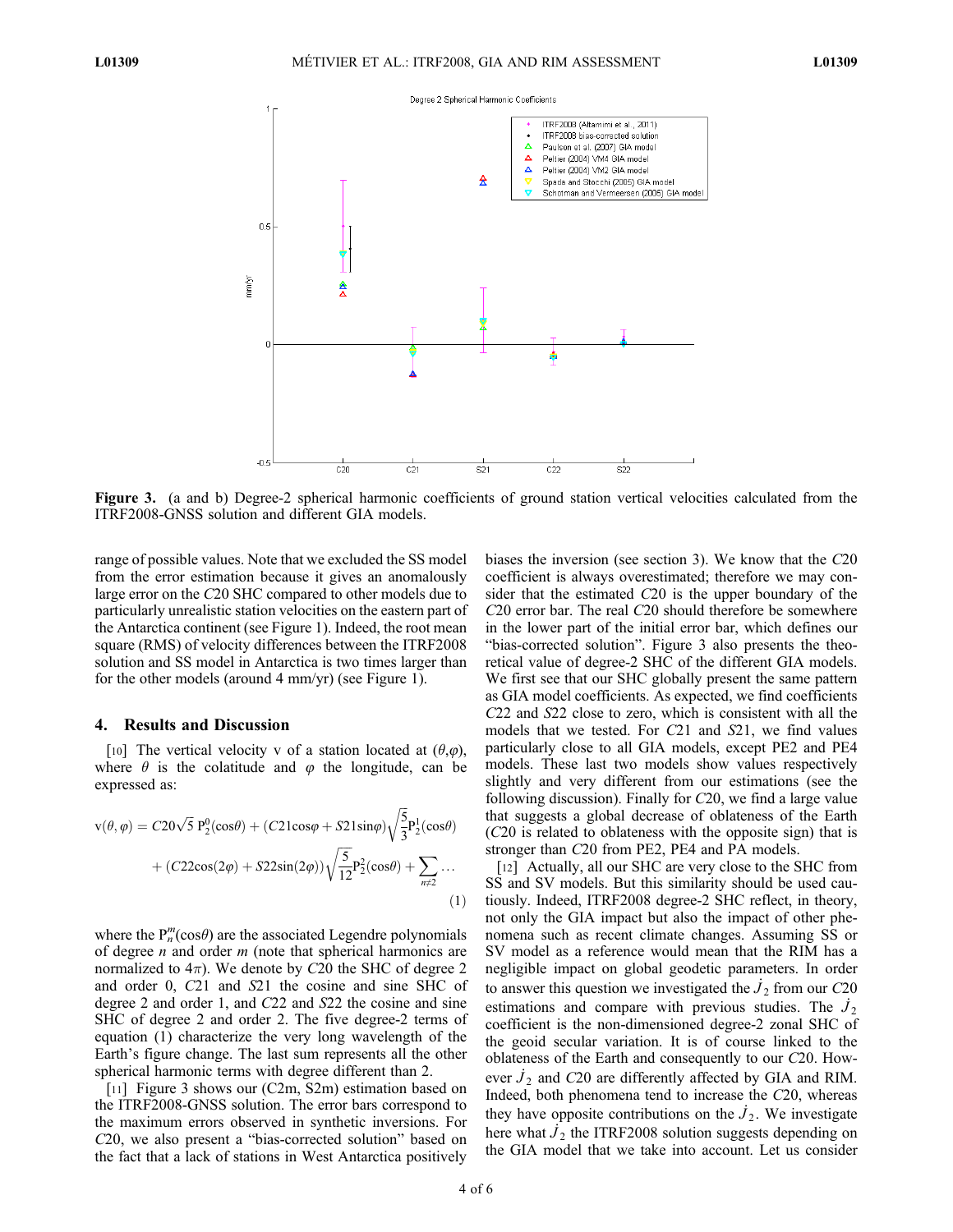| GIA Model                      | $J_2$ Induced by GIA<br>$(x10^{-11})$ | $J_2$ Induced by Recent<br>Climate Changes<br>$(\times 10^{-11})$ | $J_2$ From ITRF2008<br>$(\times 10^{-11})^b$ |
|--------------------------------|---------------------------------------|-------------------------------------------------------------------|----------------------------------------------|
| Paulson et al. [2007]          | $-3.59$                               | $3.61 \pm 2.37$                                                   | $0.02 \pm 2.37$                              |
| Peltier [2004] VM2             | $-4.02$                               | $3.97 \pm 2.37$                                                   | $-0.05 \pm 2.37$                             |
| Peltier [2004] VM4             | $-3.40$                               | $5.76 \pm 2.37$                                                   | $1.36 \pm 2.37$                              |
| Spada and Stocchi [2005]       | $-5.46$                               | $0.46 \pm 2.37$                                                   | $-5.00 \pm 2.37$                             |
| Schotman and Vermeersen [2005] | $-5.49$                               | $0.55 \pm 2.37$                                                   | $-4.94 \pm 2.37$                             |

Table 1.  $J_2$  Estimations From GIA Models, ITRF2008 Solution and Recent Climate Changes<sup>a</sup>

<sup>a</sup>The  $J_2$  induced by recent climate change has been inferred from the gap between  $C20^{ITER}$  and  $C20^{GIA}$  coefficients. <sup>b</sup>Second column plus third column.

that the difference  $C20^{ITRF} - C20^{GIA}$  is due to recent climate change. Then, based on elasto-gravitational theory we can calculate the RIM contribution to the  $\dot{J}_2$ , as follows:

$$
J_2^{RIM} = \sqrt{5} \frac{1 + k'_2}{h'_2} \frac{1}{a} (C20^{ITRF} - C20^{GIA}),
$$

where  $k'_2$  and  $h'_2$  are the classical Love numbers [e.g., *Farrell*, 1972], and a Earth's mean radius. Knowing  $\dot{J}_2^{GIA}$  from GIA models, we can then calculate  $J_2^{ITRF} = J_2^{GIA} + J_2^{RIM}$  for each GIA model. The results are summarized in Table 1 (third column). We see that ITRF2008 C20 induces a total  $J_2$  that is today close to zero if we assume PE2 or PA models, or largely negative if we assume SS or SV models. A few recent papers have shown that the  $J_2$ , based on SLR and GRACE observations, used to present a clear negative trend until sometime in the 1990s and then a still negative but close to zero trend [Roy and Peltier, 2011; Nerem and Wahr, 2011]. Since ITRF2008 has been constructed using GNSS measurement series from 1997.0 to 2009.5 and its origin has been constrained by SLR data spanning 1993.0 to 2009.0 [Altamimi et al., 2011], our results should reflect the recent  $J_2$ . If we consider PE2 and PA models, we effectively find a present  $J_2$  close to zero, suggesting a RIM contribution of approximately  $(4.0 \pm 2.4) \times 10^{-11}$  yr<sup>-1</sup> on  $\dot{J}_2$ . On the contrary SS and SV models today give  $J_2$  values (around  $(-5 \pm 2.4) \times 10^{-11}$  yr<sup>-1</sup>) that are not consistent with SLR and GRACE observations, even with the  $\dot{J}_2$  before the 1990s (typically around  $-3 \times 10^{-11}$  yr<sup>-1</sup> [e.g., *Cheng and Tapley*, 2004; Cheng et al., 2011; Roy and Peltier, 2011; Nerem and Wahr, 2011]).

[13] C21 and particularly S21 are the only coefficients impacted by the GIA rotational feedback [e.g., Mitrovica et al., 2005]. In Figure 3, we see that C21 value of PE2 and PE4 models are slightly smaller than our C21 estimation but however within the range of possible values, considering the error estimation. S21 coefficients from PE2 and PE4 models are extremely large and our S21 estimation is closer to all the other GIA models, including SS and SV models that do not take into account the rotational feedback. Our results, based on the ITRF2008 solution and the global figure change of the Earth, tend to confirm GRACE observations and sea level rise assessments from Chambers et al. [2010] on the rotational feedback, i.e., a S21 very close to PA value (and other models) and a S21 from PE2 model extremely large (more than 7 times larger than our and PA values). Given the fact that PE2 and PA models are similar except for the rotational feedback calculation, this large gap in S21 is due to a very large rotational feedback in PE2 model. Chambers et al. [2010] concluded that PE2 is

inconsistent with GRACE observations compared to PA model. We prefer to conclude that if PE2 model were to be correct, then we cannot explain our results except if RIM induces a particularly large rotational feedback that totally counteracts the GIA rotational feedback. On another hand, if we assume that PA model were to be correct, it means that GIA and RIM separately induce quite negligible rotational feedbacks. Both answers are extremes and call for more investigations on GIA model accuracy and rotational feedback.

[14] **Acknowledgments.** We thank Donald F. Argus and an anonymous reviewer for their helpful comments on the manuscript. We also thank Marianne Greff-Lefftz for fruitful discussions about Earth rotation. Four GIA models have been downloaded from the Special Bureau for Loading website (http://www.sbl.statkart.no/projects/pgs<sup>[</sup> [van Dam et al., 2002]). This is IPGP contribution XXXX.

[15] The Editor thanks James Davis and Donald Argus for their assistance in evaluating this paper.

#### References

- Altamimi, Z., X. Collilieux, and L. Métivier (2011), ITRF2008: An improved solution of the international terrestrial reference frame, J. Geod., 85(8), 457–473, doi:10.1007/s00190-011-0444-4.
- Argus, D. F. (2007), Defining the translational velocity of the reference frame of Earth, Geophys. J. Int., 169, 830–838, doi:10.1111/j.1365- 246X.2007.03344.x.
- Argus, D. F., and W. R. Peltier (2010), Constraining models of postglacial rebound using space geodesy: A detailed assessment of model ICE-5G (VM2) and its relatives, Geophys. J. Int., 181, 697–723, doi:10.1111/ j.1365-246X.2010.04562.x.
- Blanco, P., G. Barreto, and D. Ortiz (2010), La Interferometría Diferencial DInSAR—Una Técnica Para el Monitoreo de la Subsidencia en Bogotá D.C., Bol. Colomb. Geotec., vol. 13, Inst. Cartogr. de Catalunya, Barcelona, Spain.
- Chambers, D. P., J. Wahr, M. E. Tamisea, and R. S. Nerem (2010), Ocean mass from GRACE and glacial isostatic adjustment, J. Geophys. Res., 115, B11415, doi:10.1029/2010JB007530.
- Cheng, M., and B. D. Tapley (2004), Variations in the Earth's oblateness during the past 28 years, *J. Geophys. Res.*, 109, B09402, doi:10.1029/ 2004JB003028.
- Cheng, M., J. C. Ries, and B. D. Tapley (2011), Variations of the Earth's figure axis from satellite laser ranging and GRACE, J. Geophys. Res., 116, B01409, doi:10.1029/2010JB000850.
- Collilieux, X., L. Métivier, Z. Altamimi, T. van Dam, and J. Ray (2011), Quality assessment of GPS reprocessed terrestrial reference frame, GPS  $Solution$ ,  $15(3)$ ,  $219-231$ ,  $doi:10.1007/s10291-010-0184-6$ .
- Esquivel, R., A. Hernández, and M. Zermeño (2006), GPS for subsidence detection, the case study of Aguascalientes, in Geodetic Deformation Monitoring: From Geophysical to Engineering Roles, IAG Symp., vol. 131, edited by F. Sanso and A. J. Gil, pp. 254–258, Springer, Berlin.
- Farrell, W. E. (1972), Deformation of the Earth by surface loads, Rev. Geophys., 10(3), 761–797.
- Greff-Lefftz, M. (2000), Secular variation of the geocenter, J. Geophys. Res., 105, 25,685–25,692, doi:10.1029/2000JB900224.
- Greff-Lefftz, M., L. Métivier, and J. Besse (2010), Dynamic mantle density heterogeneities and global geodetic observables, Geophys. J. Int., 180, 1080–1094, doi:10.1111/j.1365-246X.2009.04490.x.
- King, M., et al. (2010), Improved constraints on models of glacial isostatic adjustment. A review of the contribution of ground-based geodetic